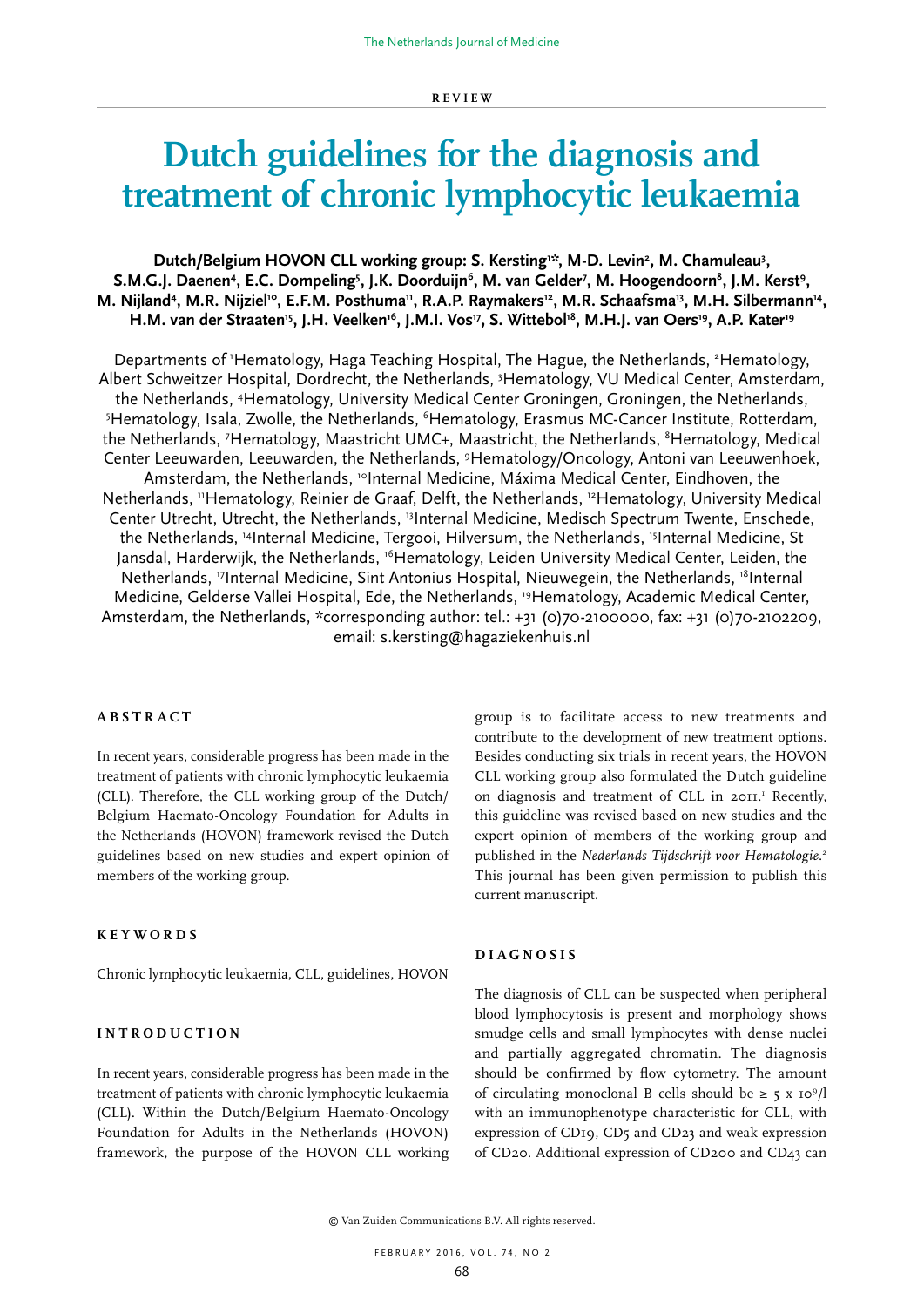be seen. Expression of CD79b should be weak or absent and FMC7 should be absent. Bone marrow examination is not necessary, but may be indicated for differentiation of anaemia or thrombocytopenia due to bone marrow suppression or autoimmune destruction.

The diagnosis of small lymphocytic lymphoma (SLL) can be made if either palpable or radiographic lymphadenopathy is present, but when the number of circulating monoclonal B cells is  $<$  5 x 10<sup>9</sup>/l. Histopathological evaluation of the lymph node will show lymphoid cells with dense nuclei with partially aggregated chromatin in combination with a CLL / SLL appropriate immunophenotype.3

#### **History and physical examination**

In early stages the disease presents with few or no symptoms. History should include World Health Organisation (WHO) performance score, fever, weight loss, night sweats and infections. Physical examination should include palpation of all lymph node areas, spleen and liver.

#### **Additional examination**

Additional examinations are needed for staging the disease, to detect complications of the disease (haemolysis, autoimmune thrombocytopenia, hypogammaglobulinaemia) and to diagnose active or chronic infection which may be aggravated by treatment with monoclonal antibodies (hepatitis B, C). Prognostic markers (cytogenetics, especially del(17p) and p53 mutation) are required in studies and are strongly recommended in daily practice if treatment is indicated. IgVH mutational status is required in studies and optional in daily practice.

In daily practice, imaging studies are of little value. An abdominal ultrasound is not necessary if all lymph node areas and the liver and spleen are easily palpable on physical examination. A chest X-ray is recommended to diagnose hilar lymphadenopathy and pre-existing lung abnormalities or infections.

#### **Clinical stage and indications for starting treatment**

The staging systems according to Rai and Binet are still used for indicating the start of treatment (*table 1*).<sup>4,5</sup> In an advanced stage of the disease, there is always a treatment indication. In early stage disease, treatment is only indicated when active disease is present. The criteria for active disease consist of disease-related symptoms, bone marrow failure, refractory anaemia or autoimmune thrombocytopenia, and the presence and progression of splenomegaly, lymphadenopathy and lymphocytosis (*table 2*). Marked hypogammaglobulinaemia, a monoclonal protein or a high leukocyte count in the absence of any of the above criteria are not indications for treatment. Autoimmune phenomena, especially autoimmune haemolytic anaemia and immune thrombocytopenia, can occur and should be distinguished from cytopenias due to bone marrow infiltration. This can be done by blood testing (signs of haemolysis) but does require bone marrow examination in certain cases. Autoimmune cytopenias without signs of infiltration should be treated similarly to patients without CLL with prednisone 1 mg/kg, with tapering after response. If, in general, no response is seen after one month of treatment, response is less likely to occur and treatment of underlying CLL warranted.<sup>6</sup>

#### **Response evaluation after start of treatment**

In daily practice, history, physical examination and blood cell counts are sufficient for the evaluation of response. Bone marrow examination is only indicated to resolve unexplained cytopenia. If there is an indication to follow stricter response criteria (as in studies), imaging (CT neck, thorax and abdomen) and bone marrow examination are generally required. The response can then be classified according to response criteria in complete remission, partial remission or progressive disease (*table 3*). Moreover, the value of minimal residual disease (MRD) monitoring by either multi-colour flow cytometry or polymerasechain reaction based methods is currently being tested as surrogate endpoint. So far, MRD showed improved correlation with progression-free survival as compared with response rates based on International Workshop on CLL criteria.7 At this moment, MRD guidance should still be considered experimental.<sup>8</sup>

# **TREATMENT**

#### **Choice of treatment**

It is important to take a number of aspects into consideration when there is a treatment indication. Intensity of treatment should be weighed against age, WHO performance score, comorbidity and toxicity of previous therapy. It can help to classify patients on clinical grounds into three groups: fit (patients without comorbidity), unfit (patients with any comorbidity; WHO 0-2) or frail (patients with severe comorbidities; WHO 3-4). An alternative is to calculate a Cumulative Illness Rating Scale (CIRS) score. (http://farmacologiaclinica.info/scales/ CIRS-G/) A CIRS  $\leq$  6 is considered fit.<sup>9</sup>

If, however, the performance score is reduced by disease activity (cytopenia or lymphadenopathy), this is not a reason to refrain from intensive immunochemotherapy.

The risk profile of CLL (especially del(17p) / p53 mutation) and the associated expected response to standard therapy are important factors in guiding treatment choices. The frequency of del(17p) and p53 mutation increases with successive relapses and fluorescence in situ hybridisation (FISH) or p53 mutation analysis at relapse is therefore important. Finally, the choice of treatment can be based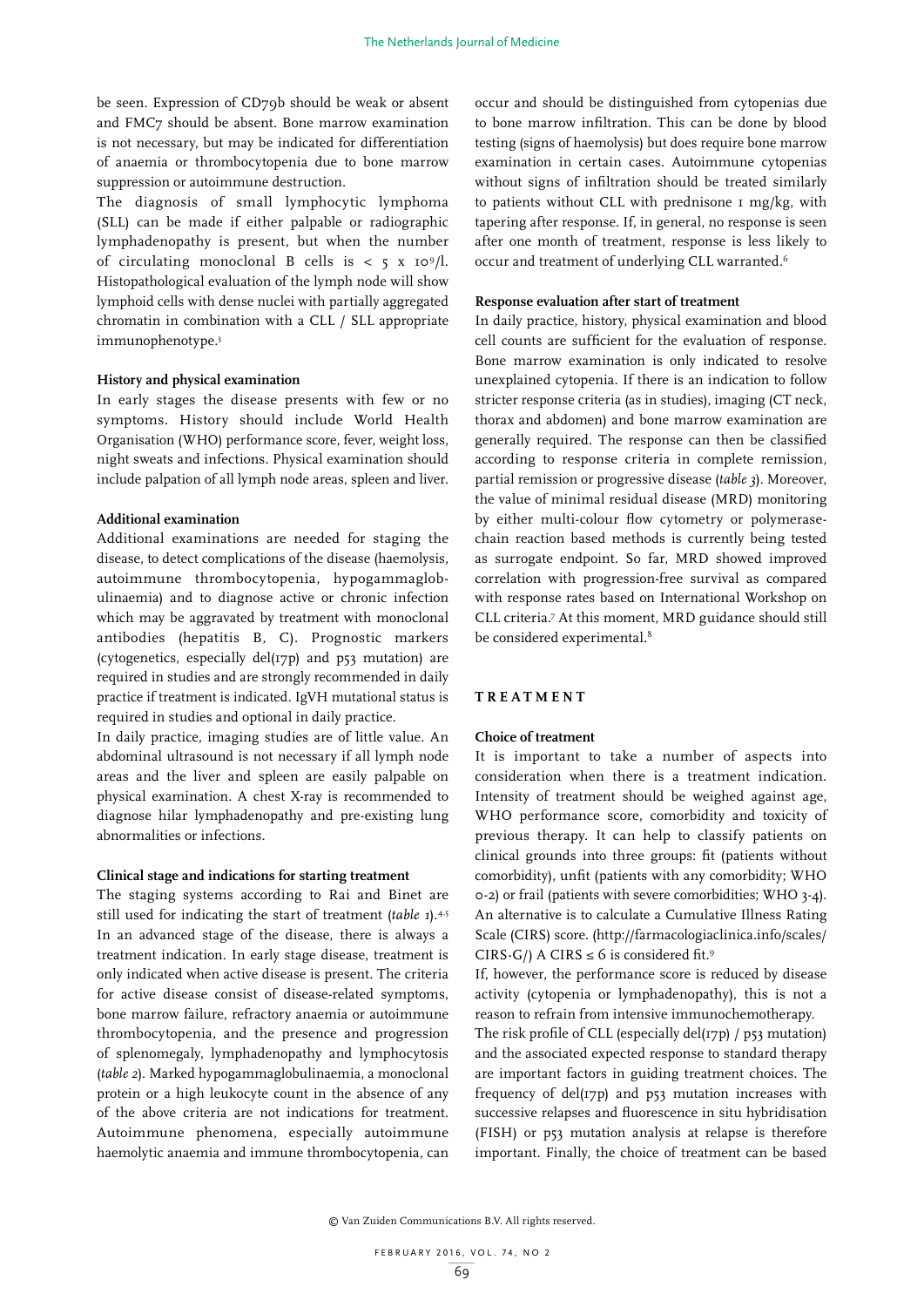| Table I. Clinical stage according to Rai and Binet |                                                                      |                                           |  |  |  |
|----------------------------------------------------|----------------------------------------------------------------------|-------------------------------------------|--|--|--|
| Rai                                                | <b>Binet</b>                                                         | Indications for starting treatment        |  |  |  |
| o Lymphocytosis                                    | $A \leq 2$ lymph node regions                                        | N <sub>o</sub>                            |  |  |  |
| I Lymphadenopathy                                  | $B \ge 3$ lymph node regions                                         | Optional (if active disease, see table 2) |  |  |  |
| II Splenomegaly and/or hepatomegaly                |                                                                      | Optional (if active disease, see table 2) |  |  |  |
| III Anaemia <6.9 mmol/l*                           | C Anaemia <6.2 mmol/l* /<br>thrombocytopenia <100x10 <sup>9</sup> /l | Yes, regardless of progression            |  |  |  |
| IV Thrombocytopenia <100X109/l *                   |                                                                      | Yes, regardless of progression            |  |  |  |

 $\mathrm{^{\star} If}$  anaemia and thrombocytopenia is not caused by autoantibodies.

# **Table 2.** *Criteria for active disease*

|       | At least one of the following six criteria must be present                                                                                                                                                                                                                                         |
|-------|----------------------------------------------------------------------------------------------------------------------------------------------------------------------------------------------------------------------------------------------------------------------------------------------------|
| I.    | At least one of the following disease-related symptoms:<br>a. Weight loss $\geq$ 10% within the previous 6 months<br>b. Extreme fatigue (WHO performance status $\geq$ 2)<br>c. Fever $\geq$ 38.6°C for $\geq$ 2 weeks, without evidence infections<br>d. Night sweats without evidence infections |
| 2.    | Evidence of progressive marrow failure as manifested by the development of, or worsening<br>of anaemia and/or thrombocytopenia                                                                                                                                                                     |
| 3.    | Autoimmune anaemia and/or thrombocytopenia poorly responsive to corticosteroid therapy                                                                                                                                                                                                             |
| 4.    | Massive (i.e., >6 cm below the left costal margin) or progressive splenomegaly                                                                                                                                                                                                                     |
| $5 -$ | Massive nodes or clusters (i.e., >10 cm in longest diameter) or progressive<br>lymphadenopathy                                                                                                                                                                                                     |
| 6.    | Progressive lymphocytosis with an increase of >50% over a 2-month period, or an<br>anticipated doubling time of less than 6 months                                                                                                                                                                 |

|                         | Parameter                       | Complete remission                                   | <b>Partial remission</b>                                                                   | <b>Progressive disease</b>                                                                 |
|-------------------------|---------------------------------|------------------------------------------------------|--------------------------------------------------------------------------------------------|--------------------------------------------------------------------------------------------|
|                         | Response definition             | All of the following criteria                        | At least 2 criteria of 1,2,3 plus<br>I criterion of 5a-c (minimal<br>duration of 2 months) | At least <i>I</i> criterion                                                                |
| <b>I</b>                | Peripheral blood<br>lymphocytes | $<4.0XIO^9/l$                                        | ≥50% decrease from baseline                                                                | $\ge$ 50 increase ( $\ge$ 5.0XIO <sup>9</sup> /l)                                          |
| $\overline{a}$          | Lymphadenopathy                 | Absent (none $>1.5$ cm)                              | ≥50% decrease from baseline, no<br>increase of new lymph nodes                             | $\geq$ 50% increase or new ( $>1.5$ cm)                                                    |
| $\overline{\mathbf{3}}$ | Hepatomegaly /<br>splenomegaly  | Absent                                               | $\ge$ 50% decrease from baseline                                                           | $\geq$ 50% increase or new (>1.5 cm)                                                       |
| $\overline{4}$          | B-symptoms                      | Absent                                               | Not applicable                                                                             | Not applicable                                                                             |
| 5a                      | Neutrophils                     | >1.5XIO <sup>9</sup> /l                              | $>1.5XIO^9/l$                                                                              | Not applicable                                                                             |
| 5 <sub>b</sub>          | Platelets                       | $>$ IOOXIO <sup>9</sup> /l                           | >100X10 <sup>9</sup> /l or $\geq$ 50%<br>improvement over baseline                         | ≥50% decrease from baseline or<br>to <iooxio<sup>9/l attributable to CLL</iooxio<sup>      |
| 5 <sup>c</sup>          | Haemoglobin                     | $>6.8$ mmol/l                                        | >6.8 µmol/l or ≥ 50%<br>improvement over baseline                                          | Decrease of $>1.3 \mu$ mol/l from<br>baseline or to $<$ 6.2 µmol/l<br>attributable to CLL. |
| 6                       | Bone marrow                     | Normocellular, no lymphoid<br>nodi, <30% lymphocytes | Not applicable                                                                             | Not applicable                                                                             |
| 7                       | Other                           | Not applicable                                       | Not applicable                                                                             | CLL transformation                                                                         |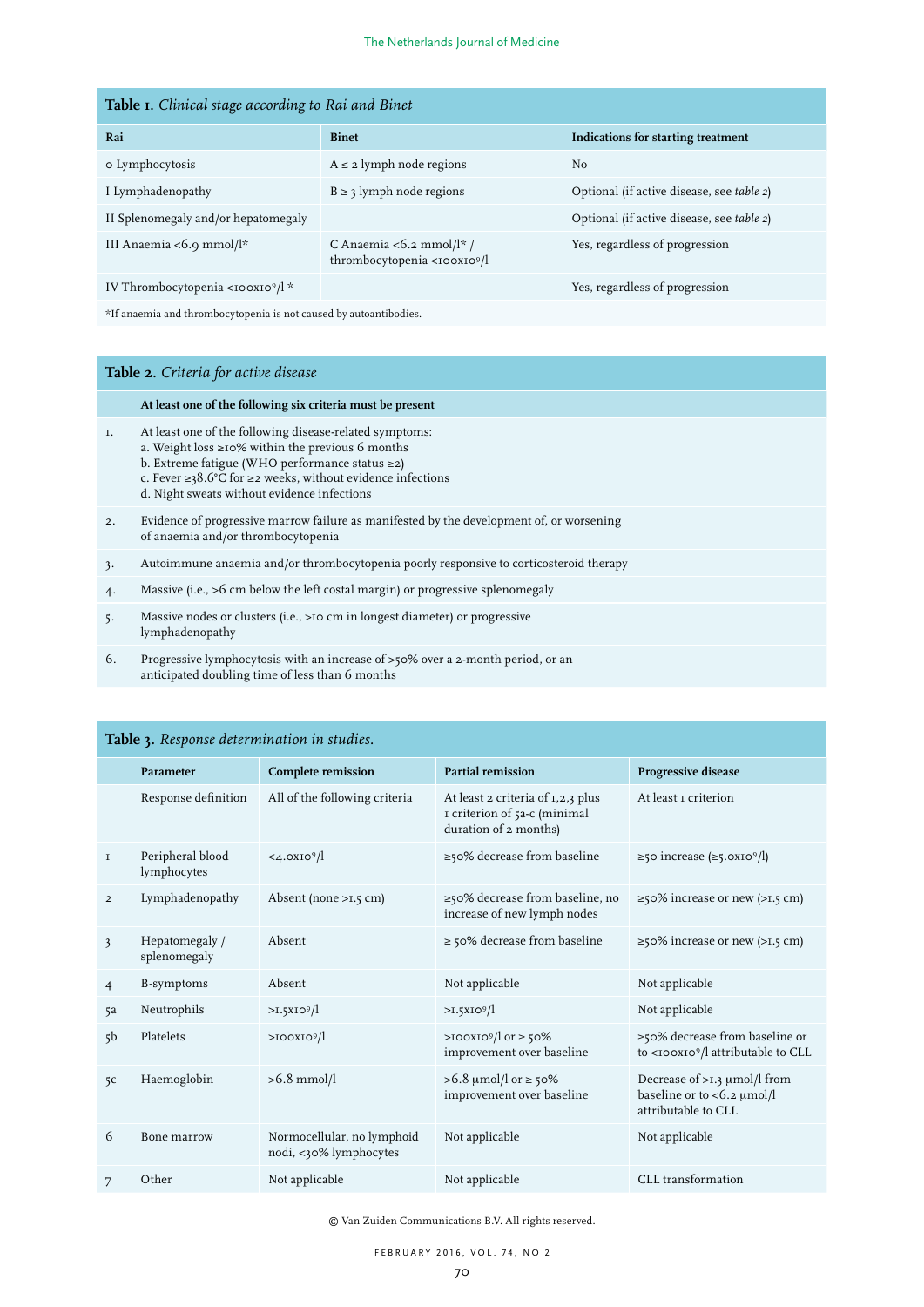on whether the patient prefers decreased toxicity over increased progression-free survival.

#### **TREATMENT IN STUDIES**

#### **Considerations**

The purpose of the HOVON CLL working group is to facilitate access to new treatments and to contribute to the development of new treatment options. To make this possible, the aim is to have studies open for both fit and unfit patients with an indication for first-line or relapse treatment, so that many patients can participate. An overview of the studies of the HOVON CLL working group can be found on http://www.hovon.nl/studies/studies-perziektebeeld/cll.html

# **TREATMENT OUTSIDE STUDY**

#### **Front-line treatment in fit patients**

• Fludarabine-cyclophosphamide-rituximab (FCR), target six cycles:

Fludarabine 40 mg/m<sup>2</sup> orally every four weeks on day  $1-3$ ; cyclophosphamide  $250 \text{ mg/m}^2$  orally every four weeks on day 1-3; first infusion of rituximab at a dose of 375 mg/m<sup>2</sup>, then 500 mg/m2 every four weeks

Patients treated with fludarabine should receive prophylaxis for *Pneumocystis jiroveci* pneumonia and herpes for six months after the last dose. Irradiated blood products should be given until one year after the last dose.

In fit patients, the goal of treatment is to obtain long-term progression-free survival with the improvement of overall survival. In late 2010, the results of a large randomised German study were published, where fludarabinecyclophosphamide (FC) was compared with FCR. FCR was clearly superior with a response rate of 90% (including 44% complete responses), an almost 20-month longer duration of response and improved survival (after 3 years: 87% versus 82%; HR 0.664,  $p = 0.012$ .<sup>10</sup> FCR is the first treatment that has proven improved survival. This was confirmed in the long-term follow-up of this study with a median follow-up of 5.9 years, with a median overall survival that was not reached for the FCR group and 86 months for the FC group.<sup>11</sup> A limitation of the study is that the patients were not representative of the 'normal' CLL population: they were fit (CIRS score  $\leq$  6; creatinine clearance > 70 ml / min) and relatively young. Only 10% were older than 70 years. Nevertheless, FCR is now the standard first-line treatment for fit patients regardless of age. The average response time is almost five years.

#### **Front-line treatment in unfit patients**

• Chlorambucil in combination with a CD20 monoclonal antibody, target 12 cycles or one year:

Chlorambucil 10  $mg/m^2$  orally every four weeks on day 1-7 OR 10 mg orally every four weeks on day 1-14 OR 0.1-0.15 mg/kg/day orally, continuously OR 0.4 mg/kg orally every four weeks on day 1-14, OR 20 mg orally every four weeks on day 1-5

Rituximab: First infusion  $375 \text{ mg/m}^2$ , then 500 mg/m<sup>2</sup>, every four weeks

Obinutuzumab, cycle 1: first infusion 100 mg + 900 mg on day 1, then 1000 mg on day 8 and 15; cycles 2-6: 1000 mg every four weeks

Ofatumumab: first infusion 300 mg, then 2000 mg, every week (8 times), then 2000 mg every four weeks (4 times)

• Bendamustine-rituximab, target six cycles:

Bendamustine 90 mg/m<sup>2</sup>, IV every four weeks on day 1-2 Rituximab: First infusion  $375 \text{ mg/m}^2$ , then 500 mg/m<sup>2</sup>, every four weeks

Patients treated with bendamustine may receive *Pneumocystis jiroveci* pneumonia and herpes prophylaxis for six months after the last dose. Irradiated blood products are recommended until one year after the last dose.

In unfit patients, the goal of treatment is to improve symptoms and prolong progression-free survival, with acceptable toxicity. The combination of chlorambucil with the recommended dosage of the CD20 monoclonal antibodies obinutuzumab and ofatumumab seems superior to the combination with standard-dose rituximab. In the three-arm phase 3 study of the German CLL group (CLL11 study), a relatively low dose of single-agent chlorambucil was compared with either a combination with standard-dose rituximab or with the novel monoclonal CD20 antibody obinutuzumab at a higher dose.12 Both combination arms showed improvement in response rate and response duration compared with chlorambucil monotherapy, with a progression-free survival of 26.7 months with chlorambucil-obinutuzumab versus 11.1 months with chlorambucil alone and 16.3 months with chlorambucil-rituximab. Combination with obinutuzumab was more effective than combination with rituximab (hazard ratio 0.39; 95% CI 0.31 to 0.49; p < 0.001). Overall survival was significantly better in the obinutuzumab combination versus monotherapy. A similar concept was tested by the English CLL study group, where the chlorambucil-ofatumumab combination was compared with chlorambucil monotherapy.<sup>13</sup> Also in this study, the combination arm was superior, both in terms of response rates (overall response of chlorambucil-ofatumumab 82%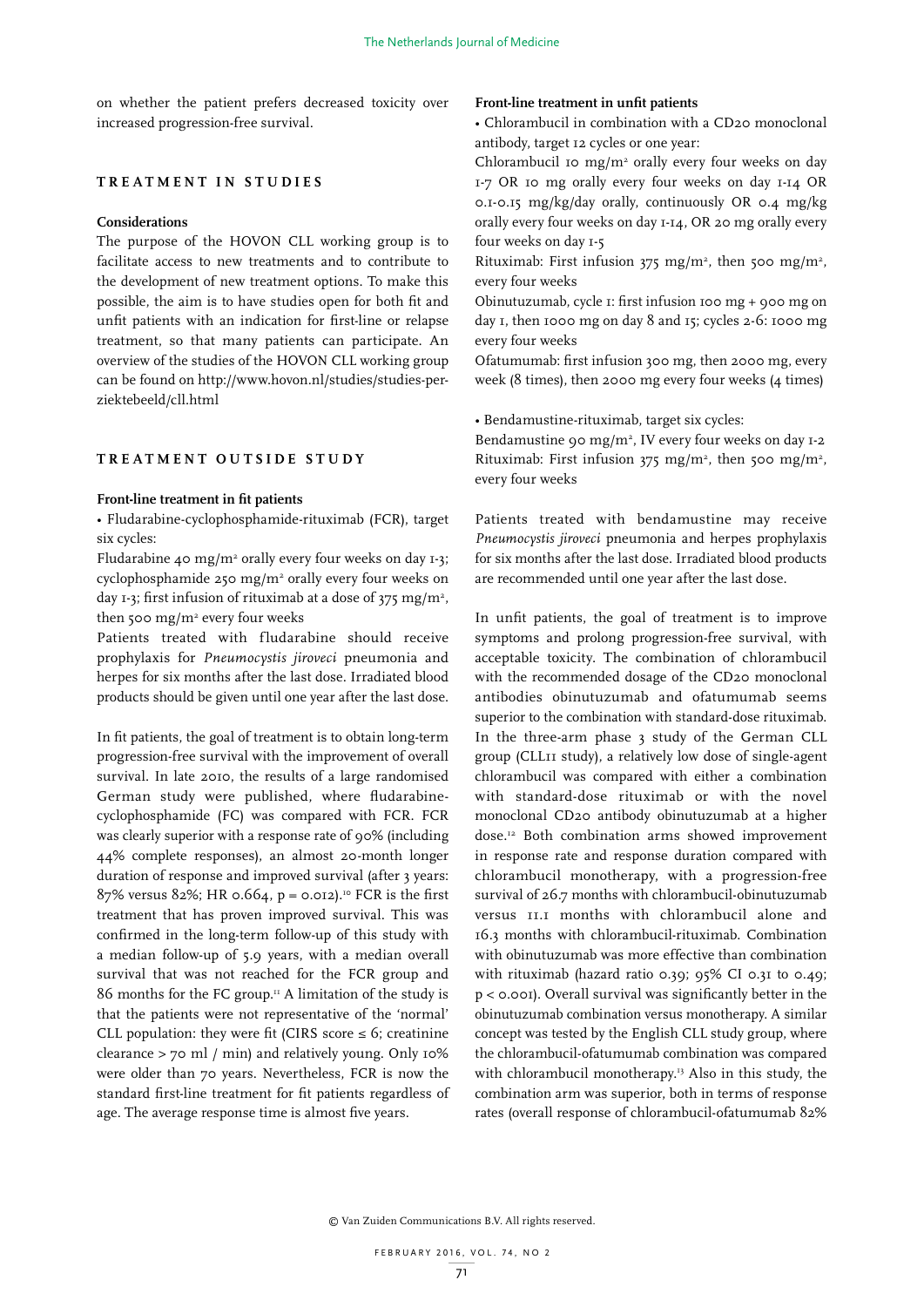versus chlorambucil alone 69%,  $p = 0.001$  and duration of response (progression-free survival of chlorambucilofatumumab 22.4 months versus chlorambucil alone 13.1 months).

The CLL 10 study (in fit CLL patients) showed that in patients older than 60 years bendamustine in combination with rituximab was as effective as FCR. Bendamustine has both biochemical overlap with purine analogues and with alkylators, and has a more favourable toxicity profile as compared with fludarabine.<sup>14</sup> The average response time for bendamustine-rituximab is 3.75 years.

Bendamustine has been registered for first-line treatment of patients who cannot tolerate therapy containing fludarabine because of toxicity, specifically neutropenic fever.

In frail patients, the goal of treatment is symptom control. The mean response duration of single-agent chlorambucil is one year, in combination with rituximab this increases to about 16 months, in combination with obinutuzumab and ofatumumab to more than two years.<sup>12,13</sup>

# **Treatment at relapse in fit patients without del(17p) / p53 mutation and response duration ≥ 2 years**

• Repeat previous immunochemotherapy or introduce monoclonal CD20 antibody in case of previous treatment without immunotherapy

• Bendamustine-Rituximab

In a study with previously treated CLL patients, FCR significantly improved progression-free survival compared with FC, with a median duration of 30.6 months for FCR versus 20.6 months for FC.<sup>15</sup> The combination bendamustine and rituximab in relapsed CLL showed a response rate of almost 60%, mostly partial remissions. The median event-free survival was 14.7 months.<sup>16</sup> In the Netherlands, bendamustine has not yet received an add-on status for this indication and is therefore not reimbursed.

# **Treatment at relapse in fit patients with relapse < 2 years after FCR or refractory disease**

• R-DHAP, target six cycles (followed by non-myeloablative allogeneic stem cell transplantation):

Dexamethasone 40 mg orally or IV every four weeks on day 1-4, cisplatin 100 mg/m2 IV on day 1, cytarabine 2000 mg/m2 IV every 12 hours on day 2, rituximab: first infusion 375 mg/m<sup>2</sup>, then 500 mg/m<sup>2</sup>.

Antibacterial and antifungal prophylaxis should be administered during R-DHAP. The prescribed medication is according to local policy.

• Kinase inhibitors (ibrutinib 420 mg (3 capsules) orally 1 x daily, continuously until progression:

Idelalisib 150 mg orally 2 x daily, continuously until progression, rituximab (max 8 times),  $375 \text{ mg/m}^2$  on day 1, 500 mg/m2 in week 3, 5, 7, 9, 13, 17, 21)

• Alemtuzumab (week 1: 3 mg SC on day 1, 10 mg SC on day 2, 30 mg SC on day 3; week 2-12: 30 mg SC x 3 a week (Mon-Wed-Fri).

Patients treated with alemtuzumab should receive prophylaxis for *Pneumocystis jiroveci* pneumonia and herpes for six months after the last dose. Irradiated blood products should be given until one year after the last dose. Moreover, monitoring of cytomegalovirus (weekly) and Epstein-Barr virus (monthly) should be performed at least one year after last alemtuzumab dose.

In patients with a relapse < 2 years after FCR or refractory disease, allogeneic stem cell transplantation should be considered.17 Allogeneic stem cell transplantation in patients with refractory and high-risk CLL results in responses to 70% and a five-year survival of about 50%.18,19 A graft versus leukaemia effect may be responsible for this possibly curative response. The non-relapse mortality is approximately 20%, and is mainly caused by infections and graft-versus-host disease. This highly effective treatment is therefore only available to a very limited (fit, relatively young) patient population. The better disease control before transplantation, the greater the chance of a long-term response. In particular, node size is an important predictor of treatment success.

HOVON 88 showed the potency of R-DHAP to achieve clinical responses in these high-risk patients who were consolidated by a non-myeloablative stem cell transplantation.20 It is important to give antibiotic prophylaxis with R-DHAP, because of a high incidence of infectious complications in this study before prophylaxis was advised.

If allogeneic stem cell transplantation is not considered, treatment with the CD52 antibody alemtuzumab is a possibility, especially in disease with little lymphadenopathy. In patients with lymph nodes of > 5 cm less response to alemtuzumab is seen and alternative treatment is warrented. $21$  It is important to monitor opportunistic infections, particularly cytomegalovirus. Alemtuzumab is no longer registered for CLL, but still available (free of charge) until at least 2017.

# **Treatment for relapse in unfit patients**

- Repeat previous immunochemotherapy
- Bendamustine-rituximab
- Kinase inhibitors

• Ofatumumab: first infusion 300 mg, then 2000 mg, every week (8 times), then 2000 mg every four weeks (4 times)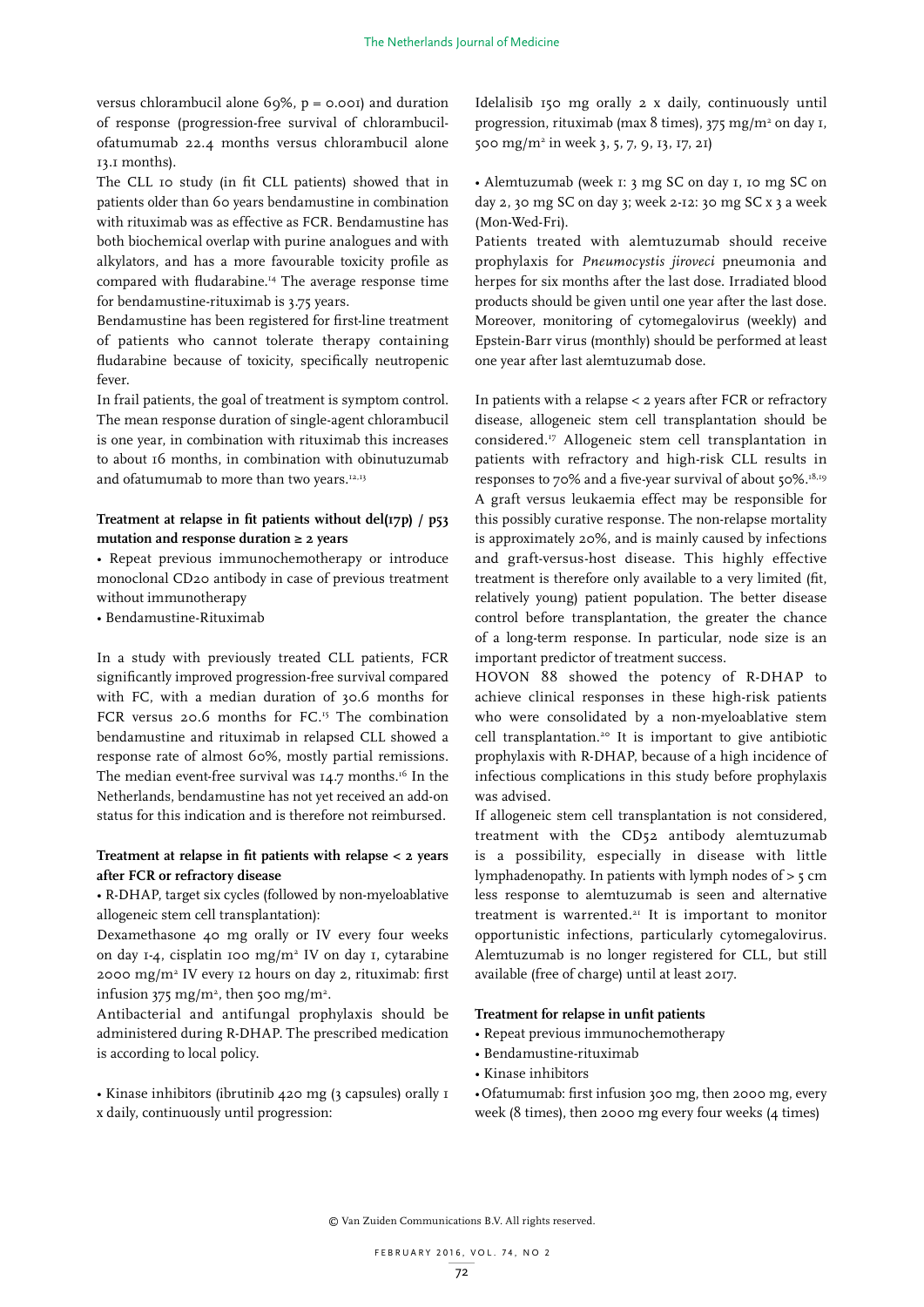If a relapse occurs more than six months after the previous immunochemotherapy and there is no del( $17p$ ) /  $p53$ mutation, repeating this treatment can be considered. With a shorter duration of response or del(17p) / p53 mutation, such repetition is not expected to be effective. For unfit patients, bendamustine in combination with rituximab could be considered. Ofatumumab, the fully human monoclonal CD20 antibody, has proven effectiveness not only in patients who are refractory to fludarabine as well as alemtuzumab (OR 58%), but also in patients who are refractory to fludarabine, and have greatly enlarged nodes (OR 47%). The median duration of response in both groups was about six months.<sup>22</sup> Based on these findings, ofatumumab has been registered and is reimbursed as an add-on for CLL patients who are refractory to fludarabine and alemtuzumab.

# **Treatment at relapse with del(17p) / p53 mutation**

- R-DHAP, followed by non-myeloablative allogeneic stem cell transplantation
- Kinase inhibitors
- Alemtuzumab
- 

Del(17p) or p53 mutation is associated with resistance to most immunochemotherapy. The frequency of del(17p) and p53 mutation increases with successive relapses. FISH or p53 mutation analysis at relapse is therefore important if clinical consequences are present. Responses in allogeneic stem cell transplantation occur independently of del(17p) / p53 mutation. R-DHAP treatment is an effective induction regimen before non-myeloablative stem cell transplantation in this patient population. Alemtuzumab has proven effectiveness in patients with del(17p)/ p53 mutation.<sup>23</sup>

#### **Indications for kinase inhibitors**

- Presence of del(17p) / p53 mutation
- Need for treatment < 2 years after FCR or bendamustinerituximab
- Need for treatment < 6 months after chlorambucil in combination with a CD20 monoclonal antibody

Kinase inhibitors interrupt crucial signalling pathways from the membrane to the cell nucleus. The most effective kinase inhibitors block the B-cell receptor signalling pathway, by inhibiting the kinases Btk (ibrutinib  $=$ Imbruvica®) and PI3K- $\delta$  (idelalisib, = Zydelig®). These inhibitors can be given orally and in case of idelalisib in combination with rituximab. Two recently published studies, both in high-risk patients, showed impressive response duration.24-26 Rapid relapses occur after treatment cessation, and therefore these drugs should be continued until relapse or progression. These new drugs have specific side effects such as gastrointestinal side effects and skin toxicity with idelalisib<sup>27</sup> and thrombocyte

aggregation inhibition and atrial fibrillation with ibrutinib. Ibrutinib is therefore used with caution in patients with atrial fibrillation and/or treatment with therapeutic anticoagulation. Only limited bone marrow suppression occurs. A specific phenomenon of treatment with kinase inhibitors is a temporary lymphocytosis in combination with a rapid decrease of lymphadenopathy in the first weeks after initiation of therapy.

Ibrutinib and idelalisib are registered for the treatment of CLL patients after at least one prior therapy, or as front-line therapy in the presence of  $del(T7p)$  or p53 mutation in patients not eligible for immunochemotherapy. These expensive drugs are reimbursed as add-on.

The average response time is still unclear. After 1.5 years more than half of the patients are still in remission.

Given the lack of literature about side effects with prolonged use, and the question whether successful reinduction is possible for patients who progress on a kinase inhibitor, it is advised to treat only those patients with kinase inhibitors that have active disease during or shortly after optimal immuno-chemotherapy.

# **DISCLOSURES**

A.P. Kater: advisory boards of Janssen, Roche; consulting honorarium Mundipharma; congress speaker for Janssen,

- Roche, GSK; research support of Sanofi, Celgene.
- S. Kersting: advisory boards of Novartis, Gilead.
- M-D. Levin: Advisory boards of Roche and Amgen.
- E.F.M Posthuma: advisory Boards of Roche, Gilead.
- J.K. Doorduijn: congress speaker for Roche.
- S. Wittebol: advisory board of Gilead.
- M.R. Nijziel: congress speaker for Janssen.
- R.A.P. Raymakers: advisory boards of Novartis, Roche.
- M. Hoogendoorn: advisory boards of Janssen, Novartis.

M. Chamuleau: advisory board of Roche; congress speaker Roche; research support of Celgene.

M. van Gelder: advisory boards of Janssen, Roche; consulting honorarium Mundipharma; congress speaker Janssen, Roche; research support of Celgene.

The other authors declare no competing financial interests.

# **REFERENCES**

- Kater AP, Wittebol S, Chamuleau ME, et al. Dutch guidelines for diagnosis and treatment of chronic lymphocytic leukaemia 2011. Neth J Med. 2011;69:422-9.
- 2. Kersting S, Levin MD, Chamuleau, et al. Richtlijn voor diagnostiek en behandeling van chronische lymfatische leukemie/kleincellig lymfocytair lymfoom. Ned Tijdschr Hematol. 2015;12:205-16.
- 3. Hallek M, Cheson BD, Catovsky D, et al. Guidelines for the diagnosis and treatment of chronic lymphocytic leukemia: a report from the International Workshop on Chronic Lymphocytic Leukemia updating the National Cancer Institute-Working Group 1996 guidelines. Blood. 2008;111:5446-56.